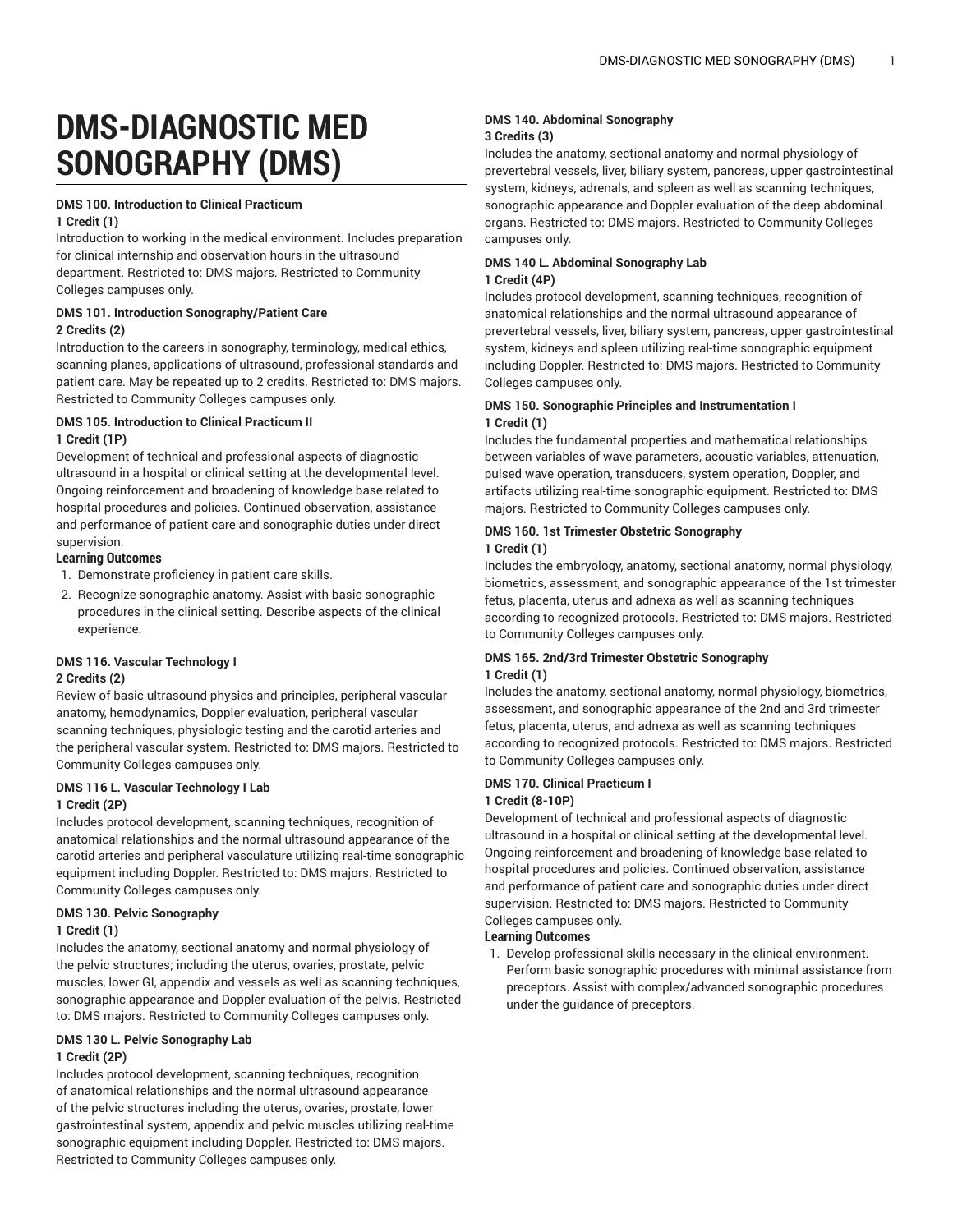# **DMS 180. Clinical Practicum II**

# **5 Credits (30P)**

Development of technical and professional aspects of diagnostic ultrasound in a hospital or clinical setting at the beginner level. Ongoing reinforcement and broadening of knowledge base related to hospital procedures and policies. Continue observation, assistance and performance of patient care and sonographic duties under direct supervision. Restricted to: DMS majors. Restricted to Community Colleges campuses only.

# **DMS 201. Applied Sonographic Procedures 1 Credit (8P)**

Advances scanning skills, system optimization, anatomic recognition of abdominal and pelvic structures utilizing real-time sonographic equipment including Doppler. Includes sonographic evaluation of the first trimester pregnancy and normal fetus. Restricted to: DMS majors. Restricted to Las Cruces campus only.

# **DMS 216. Vascular Technology II 2 Credits (2)**

Includes the pathology and pathophysiology of the vascular system, scanning techniques, clinical presentation, ultrasound appearance and Doppler evaluation seen with pathological conditions of the carotid arteries, deep and peripheral vascular systems. Restricted to: DMS majors. Restricted to Community Colleges campuses only.

### **DMS 226. Sonographic Case Studies I 1 Credit (1)**

Includes integration of didactic knowledge, clinical presentation, laboratory values, sonographic appearance and related medical imaging of a variety of pathological conditions through a variety of case analysis and presentations. Restricted to: DMS majors. Restricted to Community Colleges campuses only.

# **DMS 227. Sonographic Case Studies II 1 Credit (1)**

Continuation of DMS 226, integration of didactic knowledge, clinical presentation, laboratory values, sonographic appearance and related medical imaging of a variety of pathological conditions through a variety of case analysis and presentations. Restricted to: DMS majors. Restricted to Community Colleges campuses only.

# **DMS 230. Gynecologic Pathology**

# **2 Credits (2)**

Includes the pathology and pathophysiology of the female reproductive system, scanning techniques, clinical presentation, ultrasound appearance and Doppler evaluation seen with pathological conditions of the uterus, ovaries, and adnexa. Restricted to: DMS majors. Restricted to Community Colleges campuses only.

### **DMS 240. Abdominal Pathology I 2 Credits (2)**

Includes the pathology and pathophysiology of abdominal structures

of the prevertebral vessels, liver, biliary system, pancreas, spleen and gastrointestinal system; scanning techniques, ultrasound appearance, clinical presentation and Doppler evaluation seen with pathological conditions. Restricted to: DMS majors. Restricted to Community Colleges campuses only.

### **DMS 245. Abdominal Pathology II 2 Credits (2)**

Includes the pathology and pathophysiology of abdominal structures of the genitourinary system, spleen, retroperitoneum, adrenal glands, abdominal wall and prostate; scanning techniques, ultrasound appearance, clinical presentation and Doppler evaluation seen with pathological conditions. Restricted to: DMS majors. Restricted to Community Colleges campuses only.

# **DMS 248. Pediatric Sonography**

# **2 Credits (2)**

Includes the anatomy of the brain, skull, spine, hips, and normal developmental changes as well as pathology and pathophysiology of specific conditions that affect the premature infant, newborn and pediatric population across a variety of body systems. Restricted to: DMS majors. Restricted to Community Colleges campuses only.

# **DMS 250. Sonographic Principles and Instrumentation II 3 Credits (3)**

Includes properties of sound and its use in diagnostic imaging, artifacts, system operation, Doppler, basic hemodynamics, image optimization, bio effects, quality assurance, and new technologies in ultrasound imaging. Restricted to: DMS majors. Restricted to Community Colleges campuses only.

# **DMS 260. High Risk Obstetric Sonography 3 Credits (3)**

Includes congenital malformations of the developing fetus, high risk pregnancies, multiple gestation, maternal conditions and invasive procedures. Restricted to: DMS majors. Restricted to Community Colleges campuses only.

# **DMS 270. Clinical Practicum III**

# **3 Credits (32P)**

Continued development of technical and professional aspects of diagnostic ultrasound in a hospital or clinical setting at an intermediate level. Ongoing reinforcement and broadening of knowledge base related to hospital procedures and policies. Continued observation, assistance and performance of patient care and sonographic duties under limited supervision. Restricted to: DMS majors. Restricted to Community Colleges campuses only.

# **Learning Outcomes**

1. Consistently demonstrate professional skills and etiquette in the clinical setting. Perform basic and advanced sonographic procedures with minimal assistance from preceptors. Perform complex sonographic procedures with guidance from preceptors. Analyze clinical experiences to broaden patient care skills.

### **DMS 280. Clinical Practicum IV 5 Credits (20P)**

Application of technical and professional aspects of diagnostic ultrasound in a hospital or clinical setting at a proficient level. Ongoing reinforcement and broadening of knowledge base related to hospital procedures and policies. Continued observation, assistance and performance of patient care and sonographic duties under limited supervision. Restricted to: DMS majors. Restricted to Community Colleges campuses only.